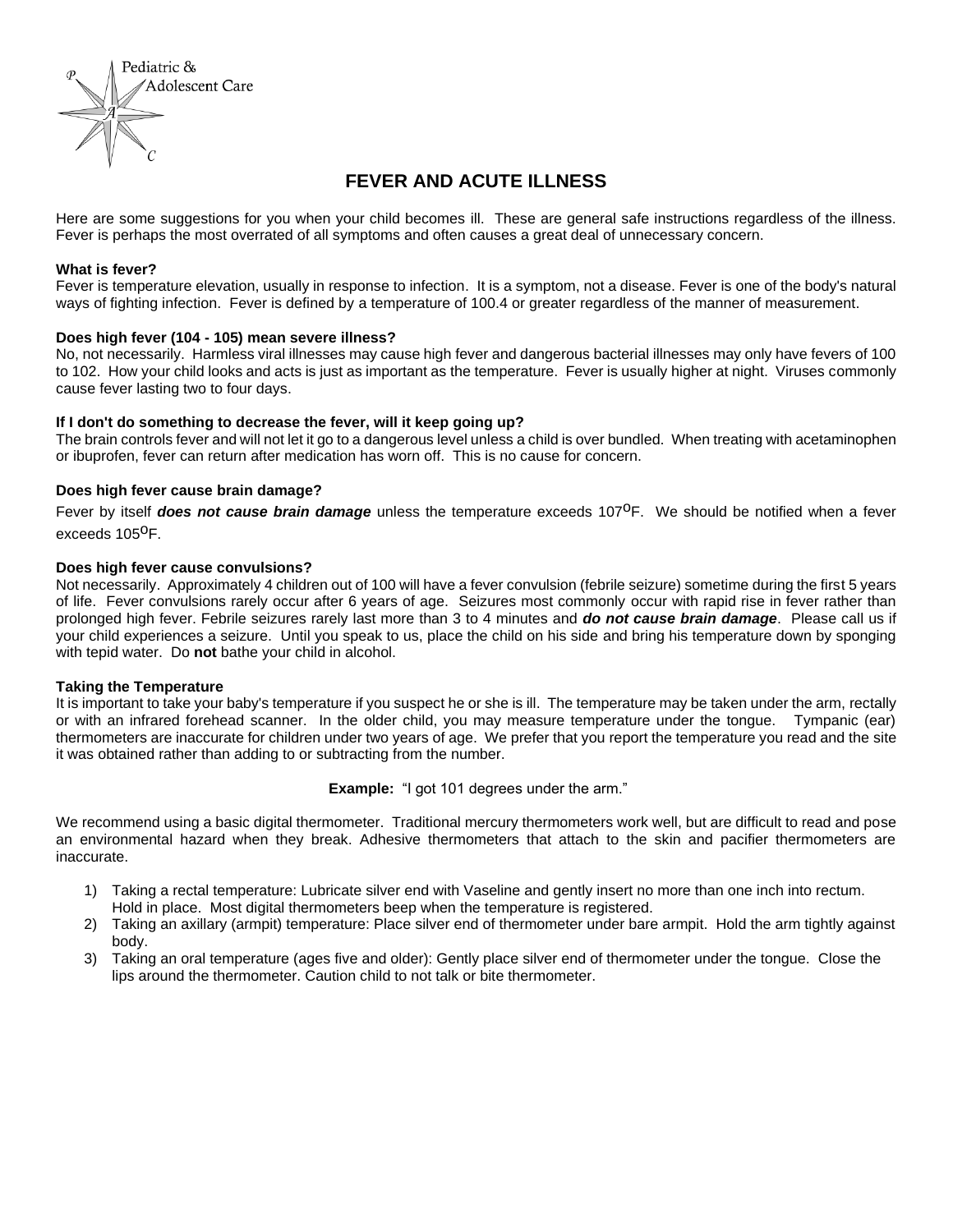

## **When should I call about my child's fever?**

*Nonemergency – call during office hours.* Fever lasting more than five days Painful urination Sore throat

*Emergency* – *call after hours if necessary.* Child less than two months age Profound lethargy (difficult to arouse) Fast/difficult breathing Stiff neck and headache Dark red or purple rash on hands or feet.



### **Treatment of Fever**

Low grade fevers (101 degrees or less) do not need to be treated at all. They gen[erally do not](https://creativecommons.org/licenses/by-nc-sa/3.0/) make children uncomfortable and may actually be beneficial during an illness.

Temperature of over 101 usually makes the child uncomfortable (aching, chilling, etc.) and for that reason you will probably want to give your child something for it. Do not awaken a sleeping child who is resting comfortably just to give him something for the fever. For fever or discomfort due to illness or immunization in **children over two months** we recommend giving acetaminophen every 4 to 6 hours. It is most accurate to base the dose on weight.

# **We do NOT recommend alternating doses of acetaminophen and ibuprophen.**

| Weight       | <b>Children's Suspension</b> | Children's<br>Chewable or<br>Meltaway or<br><b>Suppository</b> | Children's<br><b>Suppository</b><br>(Feverall) | <b>Children's</b><br>Chewable or<br><b>Meltaway</b> | <b>Adult Tablets or</b><br><b>Suppository</b> |
|--------------|------------------------------|----------------------------------------------------------------|------------------------------------------------|-----------------------------------------------------|-----------------------------------------------|
|              | 160 mg/5 ml                  | 80 mg                                                          | 120 mg                                         | 160 mg                                              | 325 mg                                        |
| $6 - 11$ lbs | 1.25 ml (1/4 tsp)            |                                                                |                                                |                                                     |                                               |
| 12 - 17 lbs  | 2.5 ml (1/2 tsp)             |                                                                |                                                |                                                     |                                               |
| 18 - 23 lbs  | 3.75 ml (3/4 tsp)            |                                                                |                                                |                                                     |                                               |
| 24 - 35 lbs  | 5 ml (1 tsp)                 | $\overline{2}$                                                 | 1                                              | 1                                                   |                                               |
| 36 - 47 lbs  | 7.5 ml (1 1/2 tsp)           | 3                                                              | 2                                              | 11/2                                                |                                               |
| 48 - 59 lbs  | 10 ml (2 tsp)                | 4                                                              | 2                                              | 2                                                   | $\mathbf 1$                                   |
| 60 - 71 lbs  | 12.5 ml (2 1/2 tsp)          | 5                                                              | 3                                              | 21/2                                                | $\mathbf 1$                                   |
| 72 - 95 lbs  | 15 ml (3 tsp)                | 6                                                              | 4                                              | 3                                                   | 11/2                                          |
| $96 +$ lbs   | 20 ml (4 tsp)                | 8                                                              | 5                                              | 4                                                   | $\overline{2}$                                |

### **Acetaminophen (Tylenol)**

# **Always check the concentration and type of the medication you are using.**